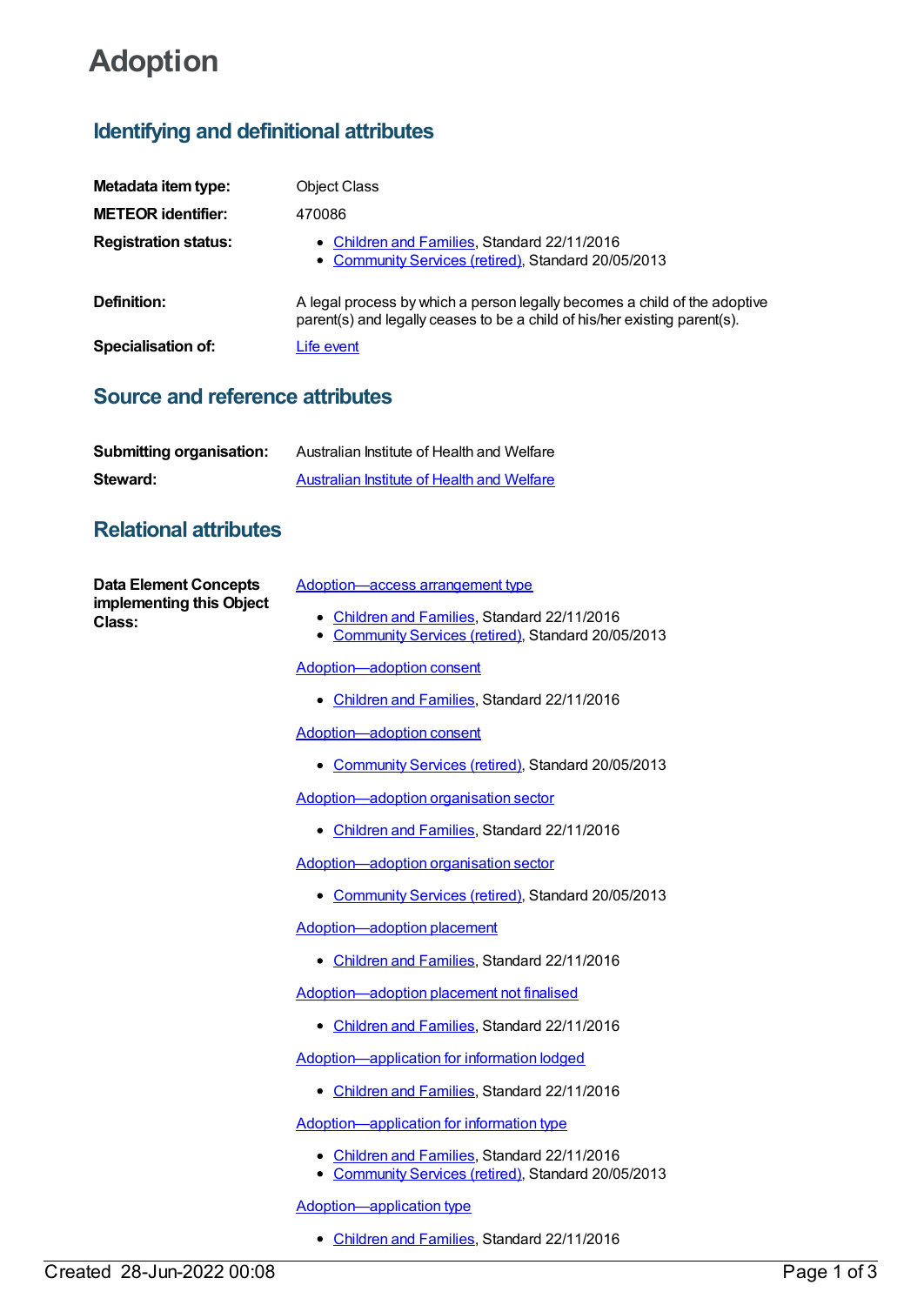#### • [Community](https://meteor.aihw.gov.au/RegistrationAuthority/1) Services (retired), Standard 20/05/2013

[Adoption—children](https://meteor.aihw.gov.au/content/650922) adopted as part of a sibling group

[Children](https://meteor.aihw.gov.au/RegistrationAuthority/17) and Families, Standard 22/11/2016

[Adoption—finalised](https://meteor.aihw.gov.au/content/650120) adoption

• [Children](https://meteor.aihw.gov.au/RegistrationAuthority/17) and Families, Standard 22/11/2016

[Adoption—Indigenous](https://meteor.aihw.gov.au/content/651226) status

[Children](https://meteor.aihw.gov.au/RegistrationAuthority/17) and Families, Standard 22/11/2016

[Adoption—Intercountry](https://meteor.aihw.gov.au/content/722799) adoption placement type

- [Children](https://meteor.aihw.gov.au/RegistrationAuthority/17) and Families, Standard 02/12/2019 [Adoption—intercountry](https://meteor.aihw.gov.au/content/687799) adoption program
	- [Children](https://meteor.aihw.gov.au/RegistrationAuthority/17) and Families, Standard 20/03/2018

[Adoption—number](https://meteor.aihw.gov.au/content/650142) of adoption placements

• [Children](https://meteor.aihw.gov.au/RegistrationAuthority/17) and Families, Qualified 30/08/2016

[Adoption—number](https://meteor.aihw.gov.au/content/482197) of adoptions finalised

[Community](https://meteor.aihw.gov.au/RegistrationAuthority/1) Services (retired), Standard 20/05/2013

[Adoption—number](https://meteor.aihw.gov.au/content/475515) of applications for information lodged

• [Community](https://meteor.aihw.gov.au/RegistrationAuthority/1) Services (retired), Standard 20/05/2013

[Adoption—number](https://meteor.aihw.gov.au/content/475369) of children adopted as part of a sibling group

[Community](https://meteor.aihw.gov.au/RegistrationAuthority/1) Services (retired), Standard 20/05/2013

[Adoption—number](https://meteor.aihw.gov.au/content/470111) of placements

• [Community](https://meteor.aihw.gov.au/RegistrationAuthority/1) Services (retired), Standard 20/05/2013

[Adoption—number](https://meteor.aihw.gov.au/content/475817) of placements not finalised

• [Community](https://meteor.aihw.gov.au/RegistrationAuthority/1) Services (retired), Standard 20/05/2013

[Adoption—number](https://meteor.aihw.gov.au/content/468603) of sibling groups

• [Community](https://meteor.aihw.gov.au/RegistrationAuthority/1) Services (retired), Standard 20/05/2013

[Adoption—number](https://meteor.aihw.gov.au/content/512905) of vetoes in place

• [Community](https://meteor.aihw.gov.au/RegistrationAuthority/1) Services (retired), Standard 20/05/2013

[Adoption—number](https://meteor.aihw.gov.au/content/475838) of vetoes lodged

• [Community](https://meteor.aihw.gov.au/RegistrationAuthority/1) Services (retired), Standard 20/05/2013

[Adoption—person](https://meteor.aihw.gov.au/content/653307) who lodged a veto

[Children](https://meteor.aihw.gov.au/RegistrationAuthority/17) and Families, Standard 22/11/2016

[Adoption—person](https://meteor.aihw.gov.au/content/651513) who lodged an application for information

• [Children](https://meteor.aihw.gov.au/RegistrationAuthority/17) and Families, Standard 22/11/2016

[Adoption—person](https://meteor.aihw.gov.au/content/470488) who lodged an application for information

[Community](https://meteor.aihw.gov.au/RegistrationAuthority/1) Services (retired), Standard 20/05/2013

[Adoption—sibling](https://meteor.aihw.gov.au/content/650954) group

[Children](https://meteor.aihw.gov.au/RegistrationAuthority/17) and Families, Standard 22/11/2016